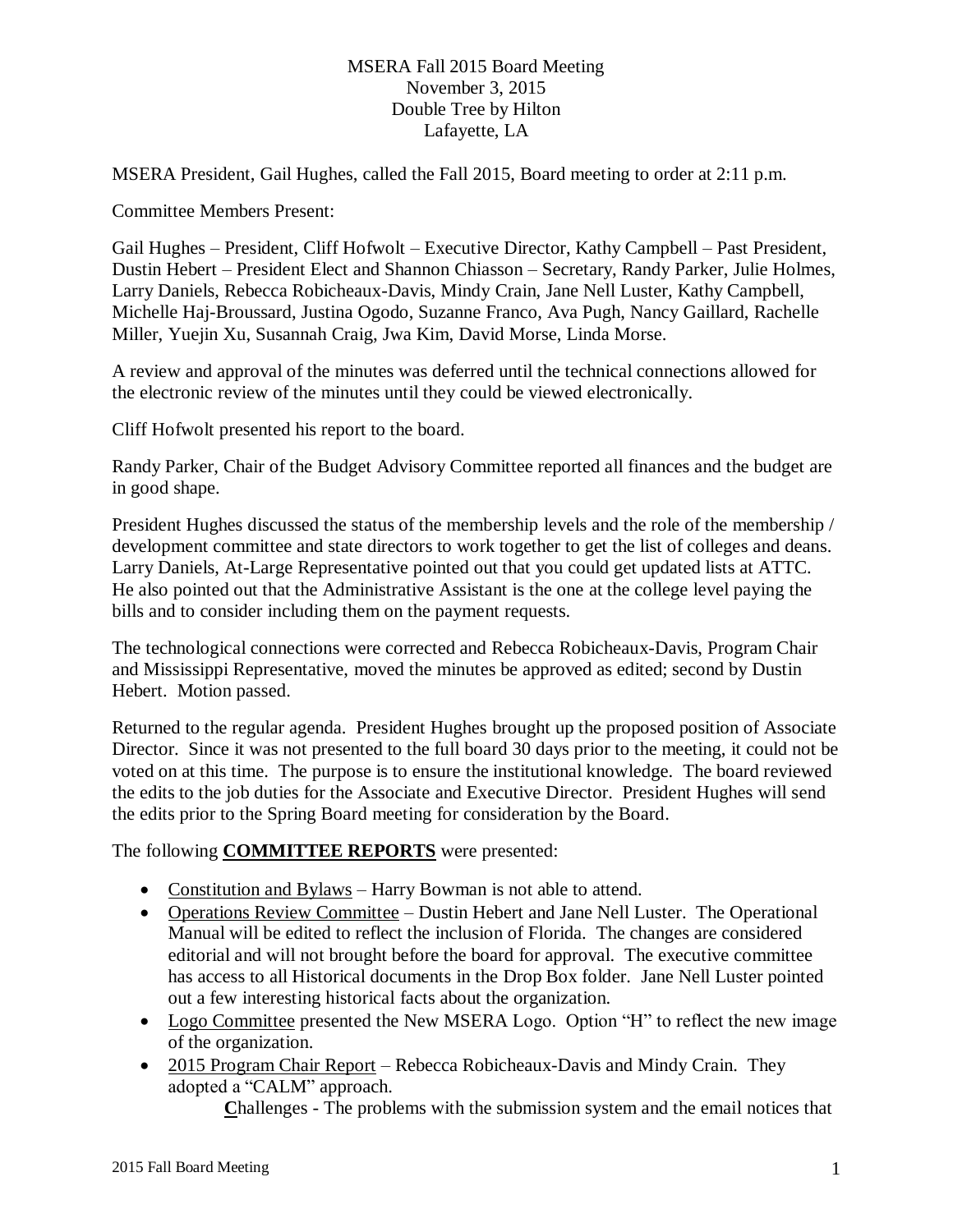are sent out. The co-author aspect of the submission system was not consistent. **A**ccomplishments – number of the presentations and new aspects of the program are nice. Lagniappe – some submitted several proposals at once. **M**omentum moving forward – needs to work with the submission system to make it easier for them to navigate.

Rebecca Robicheaux-Davis volunteered serve as the 2016 Program Chair.

- Past President, Kathy Campbell discussed the Keynote presentation and the panel presentation format. The panel is made up of Faculty Senate Presidents in the State of Louisiana.
- Local Arrangements Committee– Cliff Hofwolt and Dustin Hebert reported we must be at 80% occupancy, the equivalent of 300 room nights, in order to qualify for the contract terms and reduced rates. If we don't reach the benchmark we get a \$30 credit per night for each night, we will reconcile guests to registrants. Right now we would have to pay \$1,500 based on the current room nights. Diana Lidia and some of her colleagues and graduate students of the University of Louisiana at Lafayette are stuffing the bags for the registrants. The Lafayette Visitor's Commission has provided nametags and lanyards and volunteers to assist with the front registration desk. The negotiated Internet connection rate is \$1 per Internet connection.

President Hughes welcomed David and Linda Morse.

- Evaluation Committee Rose Jones and Diane Richardson have been on this committee for 10 years. Neither was able to attend. Their report was submitted.
- Future site Committee on Wiki 2016 (Mobile) 2017 (Mississippi State) 2018 (Pensacola) 2019 (Tennessee - Memphis), 2020 is open year. President Hughes will work with the Future Site Committee for the Memphis, TN meeting.

President Hughes called for a break at 3:20. The meeting reconvened at 3:38 p.m.

- Distinguished Papers and Distinguished Awards Committee reported on those awards.
- Nominations Committee Report- Kathy Campbell, Past President reported that we needed more nominations.
- Researcher Committee– Randy Parker and Julie Holmes. They presented Artist Proof copies of the program to Gail Hughes, President and Rebecca Robicheaux-Davis, Program Chair. Five (5) issues of Researcher were published– 3 online, 1 printed and mailed and the annual meeting program which will be handed out at registration. The cost associated with th3 2015 Researcher was approximately \$2,300. For 2016 the budgeted amount is \$3,500.
- Research in the Schools Tony was not able to attend but his report is as follows. Tony asked for manuscripts to Research in the Schools. Fourteen (14) were submitted. The rejection rate is 50-60%. Discussed ensued on the possibility of designating the winner of the dissertation and distinguished paper awards as an automatic submission to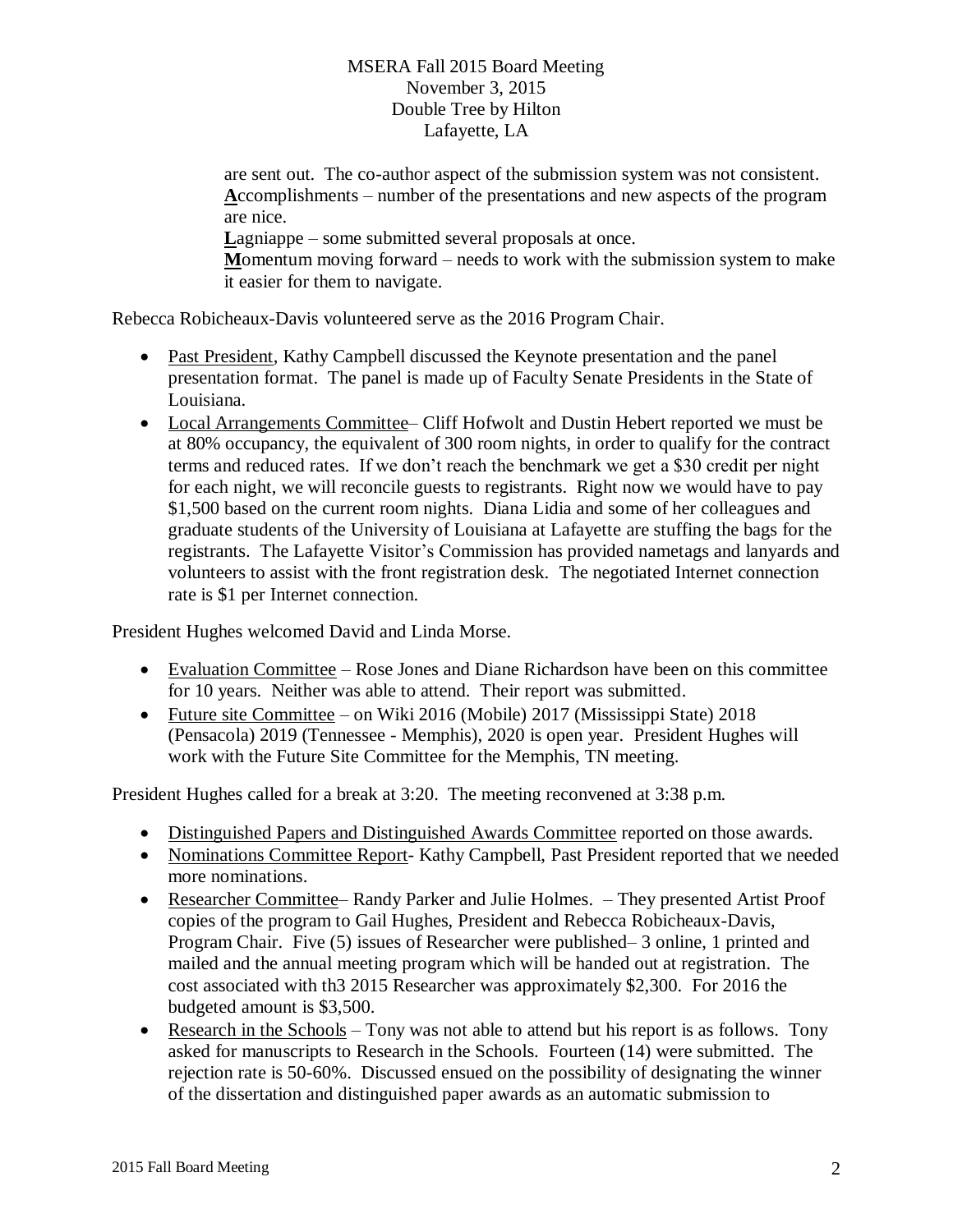Researcher in the Schools. They are going to skip the 2014 publication year this year and pick up with 2015 so we are current. They will backfill the 2014-year with special additions. Research in the Schools is in Cabell's.

- Technology Committee Dustin Hebert Report is on the Wiki. The website has been redesigned with 2015. He is in the process of moving some of the content from the old website over. Many items will be archived and not moved to new website.
- SRERA Kathy Campbell moved, Larry Daniels second to approve the payment of dues for SRERA.
- MSERA Foundation- Ava Pugh Reported fourteen (14) Research in Progress awards were awarded in 2014 and only 12 actually presented. This is a one-time award. In order to receive the award, the recipient must present his/her research at conference and must attend the Annual Business meeting to receive the award.
- Graduate Student Advisory Committee Suzanne Franco reported there were 48 Research in Progress submissions. Justina Ogodo is the Graduate Student Representative
- MSERA Mentors Linda Morse. She is giving away a bag for students that show up for the mentoring session.
- Graduate Student Representative Justina Ogodo Six students from the University of Alabama will be coming.
- Membership Chairs are not attending. President Hughes stated the state representatives are going to be tasked with assisting with membership.
- Development Committee Michelle Haj-Broussard formed a development committee. It appears we are not a 501c(3). Report is on the Wiki.
- Strategic Planning Franz Reneau The report on Wiki. The strategic planning committee is sharing a Drop box file for comments. Franz will send all board members an invitation to participate in the Drop box. The goal is to finalize the Strategic Plan at the 2016 Spring Board meeting and begin with the implementation.

# **STATE DIRECTOR REPORTS**:

Alabama – Nancy Gaillard – Reported she does not have membership for the state of Alabama. Mr. Hofwolt asked that if anyone wants the database for his or her state to contact him and he will send you the database.

Arkansas – Rachelle Miller

 $Florida - Franz$  Reneau – on the Wiki – we need to have consistent messaging so everything is the same from each state.

Kentucky –Yuejin Xu

Louisiana – Susannah Craig – included school superintendents and state department staff. Likes Franz's idea, it is a branding issue. Communication is an issue. Young people need to know what their responsibilities are. Moving forward we need to be consistent that we have information to give people on this board. Dustin said he is going to carve out time at the 2016 spring board meeting to meet with the State Directors to brainstorm